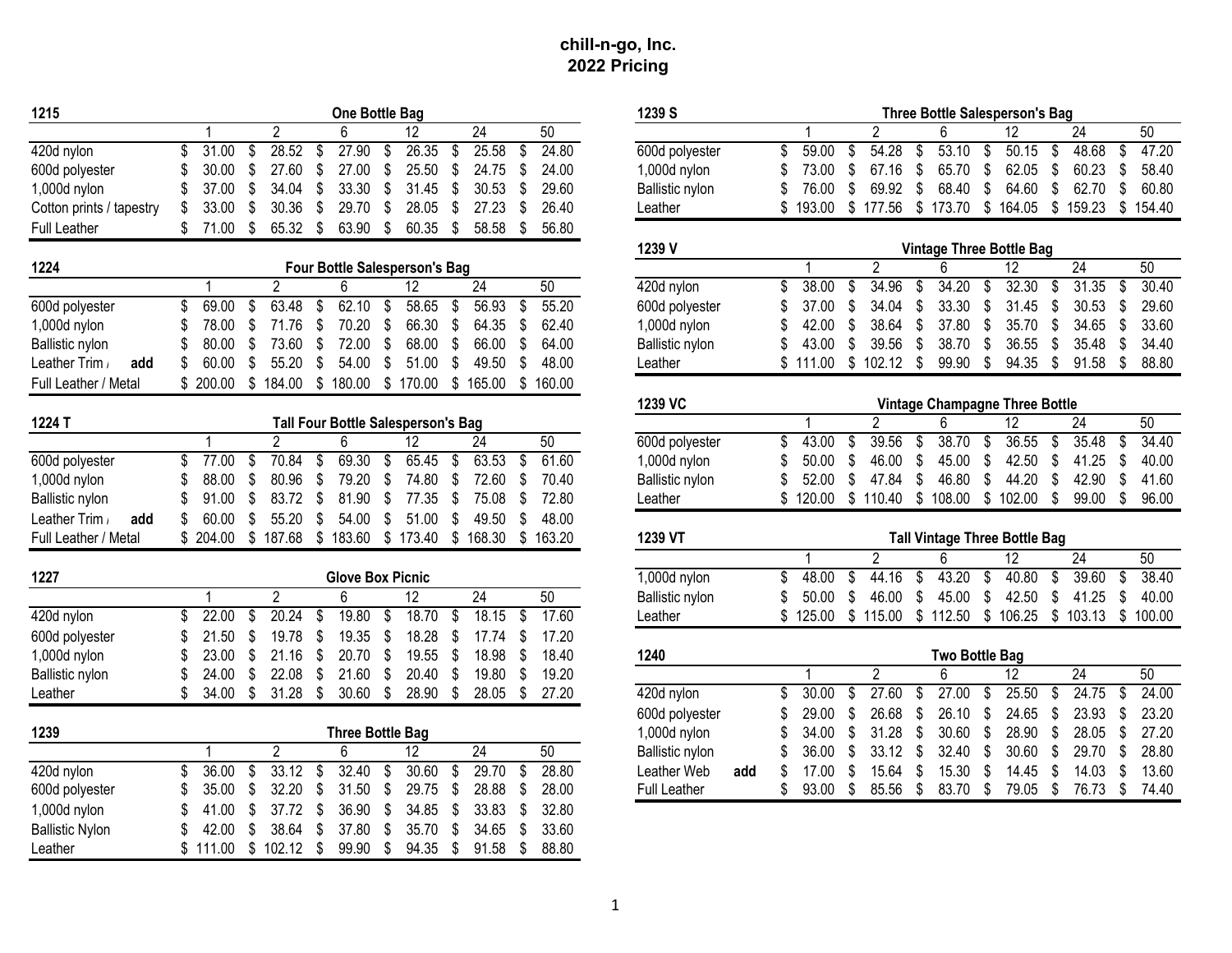| 1240 S                   | Bodega Bag                                                                              | 1260                   | Six Bottle Salesperson's Bag                                                           |
|--------------------------|-----------------------------------------------------------------------------------------|------------------------|----------------------------------------------------------------------------------------|
|                          | 24<br>50<br>2<br>12                                                                     |                        | $\overline{2}$<br>50<br>24<br>12.                                                      |
| 600d polyester           | 56.12<br>54.90<br>51.85<br>50.33<br>48.80<br>61.00<br>\$<br>\$<br>\$<br>\$<br>\$        | 600d polyester         | 69.92<br>64.60<br>62.70<br>60.80<br>76.00<br>68.40<br>\$<br>\$<br>\$<br>\$<br>\$       |
| 1,000d nylon             | 66.24<br>64.80<br>61.20<br>57.60<br>72.00<br>S<br>\$<br>\$<br>59.40                     | $1,000d$ nylon         | 81.88<br>80.10<br>75.65<br>73.43<br>71.20<br>89.00<br>\$<br>S<br>\$                    |
| Ballistic nylon          | 60.00<br>75.00<br>\$<br>69.00<br>\$<br>67.50<br>63.75<br>61.88<br>S<br>-S               | Ballistic nylon        | 72.80<br>91.00<br>83.72<br>81.90<br>Ŝ.<br>77.35<br>\$<br>75.08<br>\$<br>S              |
| 18 oz. dyed cotton       | 68.00<br>62.56<br>61.20<br>57.80<br>56.10<br>54.40<br>S<br>\$<br>S<br>\$.               | Leather Trim /<br>add  | 60.00<br>69.00<br>67.50<br>63.75<br>\$<br>61.88<br>\$<br>75.00<br>S<br>S<br>S.         |
| Hemp & Leather           | 149.00<br>119.20<br>137.08<br>\$<br>134.10<br>S.<br>126.65<br>122.93<br>S<br>- \$<br>S. | Full Leather / Metal   | 237.00 \$ 218.04 \$ 213.30<br>\$201.45<br>\$195.53<br>189.60<br>- \$                   |
| Leather Trim<br>add      | 59.00<br>54.28<br>53.10<br>50.15<br>48.68<br>47.20<br>S<br>\$<br>S<br>S<br>S            |                        |                                                                                        |
| <b>Full Leather</b>      | \$<br>162.00<br>\$<br>153.00<br>\$<br>\$180.00<br>\$165.60<br>148.50<br>\$144.00        | 1260 C                 | <b>Convertible Six Bottle Salesperson's Bag</b>                                        |
|                          |                                                                                         |                        | 12<br>24<br>50<br>$\overline{2}$<br>6                                                  |
| 1240 V                   | <b>Vintage Two Bottle Bag</b>                                                           | 600d polyester         | 79.12<br>77.40<br>\$<br>73.10<br>70.95<br>68.80<br>86.00<br>S<br>S.<br>S<br>-\$<br>\$. |
|                          | 24<br>50<br>$\overline{2}$<br>12<br>6                                                   | 1,000d nylon           | 101.00<br>92.92<br>\$<br>90.90<br>Ŝ.<br>85.85<br>83.33<br>\$<br>80.80<br>S             |
| 420d nylon               | 32.00<br>29.44<br>28.80<br>27.20<br>26.40<br>25.60<br>\$<br>\$<br>\$                    | <b>Ballistic nylon</b> | 95.68<br>93.60<br>88.40<br>85.80<br>\$<br>83.20<br>104.00<br>S                         |
| 600d polyester           | 26.35<br>\$<br>28.52<br>\$<br>27.90<br>\$<br>25.58<br>24.80<br>31.00<br>\$.             | Leather Trim /<br>add  | 91.08<br>89.10<br>\$<br>84.15<br>\$<br>81.68<br>\$<br>79.20<br>99.00<br>S<br>£.        |
| 1,000d nylon             | 33.12<br>32.40<br>30.60<br>29.70<br>28.80<br>36.00<br>S<br>S.<br>\$                     | Full Leather / Metal   | \$252.00<br>\$ 238.00<br>\$231.00<br>-\$<br>224.00<br>280.00<br>\$257.60               |
| Ballistic nylon          | 33.30<br>34.04<br>\$<br>30.53<br>29.60<br>37.00<br>S<br>S<br>31.45<br>- 5               |                        |                                                                                        |
| Cotton prints / tapestry | 29.70<br>27.23<br>26.40<br>33.00<br>\$<br>30.36<br>\$<br>\$<br>28.05<br>-\$<br>ß.       | 1260 CT                | Convertible Six Bottle Salesperson's Bag, Tall                                         |
| Leather Web<br>add       | \$<br>\$<br>18.00<br>16.50<br>16.00<br>20.00<br>18.40<br>\$<br>17.00<br>-S<br>S         |                        | 50<br>$\overline{2}$<br>12<br>24                                                       |
| <b>Full Leather</b>      | 85.50<br>78.38<br>76.00<br>\$<br>95.00<br>\$<br>87.40<br>\$<br>\$<br>80.75<br>- \$<br>S | 600d polyester         | 97.52<br>95.40<br>90.10<br>87.45<br>84.80<br>\$106.00<br>\$<br>\$<br>\$<br>\$<br>\$    |
|                          |                                                                                         | 1,000d nylon           | 99.00<br>96.00<br>\$110.40<br>\$<br>108.00<br>\$<br>102.00<br>\$<br>\$<br>120.00       |
| 1250                     | <b>Six Bottle Traveler</b>                                                              | Ballistic nylon        | \$<br>\$<br>102.30<br>\$<br>99.20<br>124.00<br>\$114.08<br>S.<br>111.60<br>105.40      |
|                          | 24<br>50<br>$\overline{2}$<br>$\overline{12}$<br>6                                      | Leather Trim /<br>add  | 89.10<br>99.00<br>91.08<br>\$<br>\$<br>84.15<br>\$<br>81.68<br>\$<br>79.20<br>\$.      |
| 600d polyester           | 80.00<br>\$100.00<br>92.00<br>90.00<br>\$<br>85.00<br>82.50<br>\$<br>\$<br>\$           | Full Leather / Metal   | \$ 312.00 \$ 287.04 \$ 280.80 \$ 265.20 \$ 257.40 \$ 249.60                            |
| 1,000d nylon             | 99.00<br>88.00<br>101.20<br>93.50<br>90.75<br>\$110.00<br>\$.<br>\$<br>S                |                        |                                                                                        |
| Ballistic nylon          | 104.88<br>102.60<br>96.90<br>94.05<br>91.20<br>\$114.00<br>\$<br>S<br>S<br>S<br>\$.     | 1260 T                 | Six Bottle Salesperson's, Tall                                                         |
| Leather Trim<br>add      | 44.20<br>52.00<br>47.84<br>\$<br>46.80<br>\$<br>42.90<br>41.60<br>\$.<br>\$<br>ደ        |                        | $\overline{2}$<br>$\overline{24}$<br>50<br>$\overline{12}$                             |
| Full Leather / Metal     | \$218.00<br>\$200.56<br>\$196.20<br>\$<br>185.30 \$ 179.85<br>\$174.40                  | 600d polyester         | 73.60<br>84.64<br>82.80<br>78.20<br>75.90<br>\$<br>92.00<br>\$<br>\$<br>\$<br>Ŝ.<br>S  |
|                          |                                                                                         | 1,000d nylon           | 106.00<br>97.52<br>\$<br>95.40<br>Ŝ.<br>90.10<br>\$<br>87.45<br>\$<br>84.80<br>\$.     |
| 1250 IT                  | Six Bottle Traveler - Tall                                                              | Ballistic nylon        | 98.10<br>100.28<br>\$<br>\$<br>92.65<br>\$<br>89.93<br>\$<br>87.20<br>109.00<br>\$     |
|                          | $\overline{2}$<br>12<br>24<br>50<br>6                                                   | Leather Trim<br>add    | 77.28<br>\$<br>69.30<br>67.20<br>84.00<br>\$<br>75.60<br>\$<br>71.40<br>\$<br>\$.      |
| 600d polyester           | 94.50<br>96.60<br>89.25<br>86.63<br>84.00<br>\$105.00<br>\$<br>\$<br>\$<br>S<br>- \$    | Full Leather / Metal   | \$ 265.00 \$ 243.80<br>\$238.50 \$225.25<br>\$218.63 \$212.00                          |
| 1,000d nylon             | 106.72<br>\$104.40<br>98.60<br>92.80<br>£.<br>95.70<br>116.00<br>\$.                    |                        |                                                                                        |
| <b>Ballistic nylon</b>   | \$<br>98.18<br>95.20<br>119.00<br>\$<br>109.48<br>\$107.10<br>101.15<br>-S              | 1280                   | <b>Three Bottle Backpack</b>                                                           |
| Leather Trim<br>add      | 48.60<br>43.20<br>54.00<br>49.68<br>\$<br>S<br>45.90<br>44.55<br>\$.<br>S.              |                        | $\mathcal{P}$<br>24<br>50<br>ĥ<br>12                                                   |
| Full Leather / Metal     | \$208.84<br>\$227.00<br>\$ 204.30<br>$$192.95$ \$<br>187.28<br>\$181.60                 | 600d polyester         | 91.80<br>89.10<br>\$108.00<br>99.36<br>97.20<br>86.40<br>\$<br>\$<br>\$<br>\$<br>S     |
|                          |                                                                                         | $1.000d$ pylon         | © 125.00 © 115.00 © 112.50 © 106.25 © 103.13 © 100.00                                  |

|      | 1260                  |    |          |    |          | Six Bottle Salesperson's Bag                 |          |    |          |      |          |
|------|-----------------------|----|----------|----|----------|----------------------------------------------|----------|----|----------|------|----------|
| 0    |                       |    |          |    |          |                                              |          |    | 24       |      | 50       |
| .880 | 600d polyester        |    | 76.00    | S  | 69.92 \$ | 68.40 \$                                     | 64.60    | S. | 62.70    | \$   | 60.80    |
| 7.60 | 1,000d nylon          | S. | 89.00    | \$ | 81.88 \$ | 80.10 \$                                     | 75.65 \$ |    | 73.43 \$ |      | 71.20    |
| 0.00 | Ballistic nylon       |    |          |    |          | \$ 91.00 \$ 83.72 \$ 81.90 \$ 77.35 \$       |          |    | 75.08 \$ |      | 72.80    |
| 4.40 | Leather Trim /<br>add |    | \$ 75.00 | \$ |          | 69.00 \$ 67.50 \$ 63.75 \$                   |          |    | 61.88    | - \$ | 60.00    |
| 9.20 | Full Leather / Metal  |    |          |    |          | \$237.00 \$218.04 \$213.30 \$201.45 \$195.53 |          |    |          |      | \$189.60 |
| 7.20 |                       |    |          |    |          |                                              |          |    |          |      |          |

| eather    |                      | 180.00 \$ | 165.60 | 162.00 \$ 153.00 |                        |    | \$148.50 \$144.00       | 1260 C                 | <b>Convertible Six Bottle Salesperson's Bag</b> |             |  |            |  |          |  |                                                   |      |                         |  |       |
|-----------|----------------------|-----------|--------|------------------|------------------------|----|-------------------------|------------------------|-------------------------------------------------|-------------|--|------------|--|----------|--|---------------------------------------------------|------|-------------------------|--|-------|
|           |                      |           |        |                  |                        |    |                         |                        |                                                 |             |  |            |  |          |  |                                                   |      | 24                      |  | 50    |
|           |                      |           |        |                  | Vintage Two Bottle Bag |    |                         | 600d polyester         |                                                 | 86.00       |  | 79.12 \$   |  | 77.40 \$ |  | 73.10                                             | - \$ | 70.95                   |  | 68.80 |
|           |                      |           |        |                  |                        | 24 | 50                      | $1,000d$ nylon         |                                                 | \$101.00 \$ |  | 92.92 \$   |  | 90.90 \$ |  | 85.85 \$                                          |      | 83.33 \$ 80.80          |  |       |
| nylon     |                      | 32.00 \$  | 29.44  | 28.80 \$         | 27.20 \$               |    | 26.40 \$ 25.60          | <b>Ballistic nylon</b> |                                                 | \$104.00 \$ |  | $95.68$ \$ |  | 93.60 \$ |  | 88.40 \$                                          |      | 85.80 \$ 83.20          |  |       |
| polyester | \$ 31.00 \$          |           | 28.52  | $27.90$ \$       | 26.35 \$               |    | 25.58 \$ 24.80          | Leather Trim /<br>add  |                                                 | 99.00       |  | 91.08 \$   |  | 89.10 \$ |  |                                                   |      | 84.15 \$ 81.68 \$ 79.20 |  |       |
| d nylon   | \$ 36.00 \$ 33.12 \$ |           |        | 32.40 \$         |                        |    | 30.60 \$ 29.70 \$ 28.80 | Full Leather / Metal   |                                                 | ົ 280.00    |  |            |  |          |  | \$ 257.60 \$ 252.00 \$ 238.00 \$ 231.00 \$ 224.00 |      |                         |  |       |
|           |                      |           |        |                  |                        |    |                         |                        |                                                 |             |  |            |  |          |  |                                                   |      |                         |  |       |

| n prints / tapestry | 33.00 \$ |          | 30.36 \$ 29.70 \$          |          | 28.05 \$ 27.23 \$ | 26.40 | 1260 CT                |                                                             |          |  |  | <b>Convertible Six Bottle Salesperson's Bag, Tall</b> |    |
|---------------------|----------|----------|----------------------------|----------|-------------------|-------|------------------------|-------------------------------------------------------------|----------|--|--|-------------------------------------------------------|----|
| er Web<br>add       | 20.00    | 18.40 \$ | $18.00 \text{ }$ \$        | 17.00 \$ | 16.50 \$          | 16.00 |                        |                                                             |          |  |  | 24                                                    | 50 |
| eather              | 95.00 \$ | 87.40 \$ | 85.50 \$                   | 80.75    | 78.38 \$          | 76.00 | 600d polyester         | \$106.00 \$                                                 | 97.52 \$ |  |  | 95.40 \$ 90.10 \$ 87.45 \$ 84.80                      |    |
|                     |          |          |                            |          |                   |       | 1,000d nylon           | \$120.00 \$110.40 \$108.00 \$102.00 \$99.00 \$96.00         |          |  |  |                                                       |    |
|                     |          |          | <b>Six Bottle Traveler</b> |          |                   |       | <b>Ballistic nylon</b> | \$124.00 \$114.08 \$111.60 \$105.40 \$102.30 \$99.20        |          |  |  |                                                       |    |
|                     |          |          |                            |          | 24                | 50    | Leather Trim<br>add    |                                                             |          |  |  | 99.00 \$ 91.08 \$ 89.10 \$ 84.15 \$ 81.68 \$ 79.20    |    |
| polyester           | \$100.00 | 92.00    | $90.00$ \$                 | 85.00 \$ | 82.50 \$          | 80.00 | Full Leather / Metal   | \$ 312.00 \$ 287.04 \$ 280.80 \$ 265.20 \$ 257.40 \$ 249.60 |          |  |  |                                                       |    |

| c nylon         |             |          | \$114.00 \$104.88 \$102.60 \$96.90 \$94.05 \$91.20    |          |          |                | 1260 T                 |                      |  |  | Six Bottle Salesperson's, Tall                              |          |       |
|-----------------|-------------|----------|-------------------------------------------------------|----------|----------|----------------|------------------------|----------------------|--|--|-------------------------------------------------------------|----------|-------|
| ، Trim ا<br>add | \$ 52.00 \$ |          | 47.84 \$ 46.80 \$                                     | 44.20 \$ |          | 42.90 \$ 41.60 |                        |                      |  |  |                                                             | 24       | 50    |
| eather / Metal  |             |          | \$218.00 \$200.56 \$196.20 \$185.30 \$179.85 \$174.40 |          |          |                | 600d polyester         | \$ 92.00 \$ 84.64 \$ |  |  | 82.80 \$ 78.20 \$                                           | 75.90 \$ | 73.60 |
|                 |             |          |                                                       |          |          |                | $1,000d$ nylon         |                      |  |  | \$106.00 \$97.52 \$95.40 \$90.10 \$87.45 \$84.80            |          |       |
|                 |             |          | <b>Six Bottle Traveler - Tall</b>                     |          |          |                | Ballistic nylon        |                      |  |  | \$109.00 \$100.28 \$98.10 \$92.65 \$89.93 \$87.20           |          |       |
|                 |             |          |                                                       |          | 24       | 50             | Leather $Tim /$<br>add |                      |  |  | \$ 84.00 \$ 77.28 \$ 75.60 \$ 71.40 \$ 69.30 \$ 67.20       |          |       |
| bolyester       | \$105.00    | 96.60 \$ | 94.50 \$                                              | 89.25    | 86.63 \$ | 84.00          | Full Leather / Metal   |                      |  |  | $$265.00$ $$243.80$ $$238.50$ $$225.25$ $$218.63$ $$212.00$ |          |       |

|          |          | \$119.00 \$109.48 \$107.10 \$101.15 \$98.18 \$95.20   |  |                   |       | 1280               |                                                       |       | <b>Three Bottle Backpack</b> |  |                                  |    |
|----------|----------|-------------------------------------------------------|--|-------------------|-------|--------------------|-------------------------------------------------------|-------|------------------------------|--|----------------------------------|----|
| 54.00 \$ | 49.68 \$ | 48.60 \$                                              |  | 45.90 \$ 44.55 \$ | 43.20 |                    |                                                       |       |                              |  | 24                               | 50 |
|          |          | \$227.00 \$208.84 \$204.30 \$192.95 \$187.28 \$181.60 |  |                   |       | 600d polyester     | \$108.00                                              | 99.36 |                              |  | 97.20 \$ 91.80 \$ 89.10 \$ 86.40 |    |
|          |          |                                                       |  |                   |       | 1,000d nylon       | \$125.00 \$115.00 \$112.50 \$106.25 \$103.13 \$100.00 |       |                              |  |                                  |    |
|          |          |                                                       |  |                   |       | Ballistic nylon    | \$129.00 \$118.68 \$116.10 \$109.65 \$106.43 \$103.20 |       |                              |  |                                  |    |
|          |          |                                                       |  |                   |       | 18 oz. dyed cotton | \$119.00 \$109.48 \$107.10 \$101.15 \$98.18 \$95.20   |       |                              |  |                                  |    |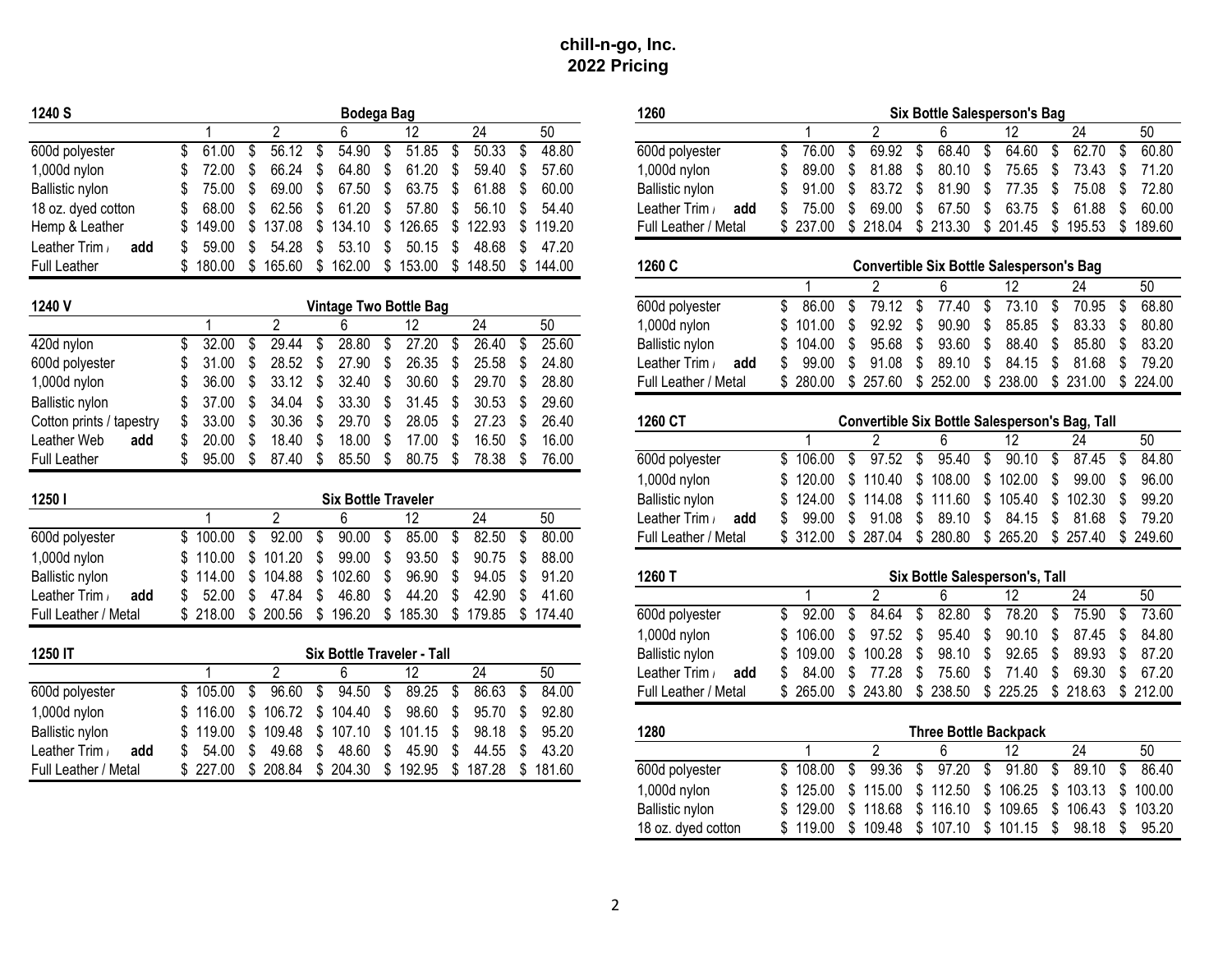| 12901                    | <b>Four Bottle Traveler</b>                                                              | 6617             | <b>Six Bottle Lite</b>                                                                    |
|--------------------------|------------------------------------------------------------------------------------------|------------------|-------------------------------------------------------------------------------------------|
|                          | $\overline{2}$<br>$\overline{12}$<br>$\overline{24}$<br>50<br>6                          |                  | $\overline{2}$<br>$\overline{12}$<br>$\overline{24}$<br>50                                |
| 600d polyester           | 79.12<br>77.40<br>73.10<br>70.95<br>68.80<br>\$<br>86.00<br>\$<br>\$<br>\$<br>\$<br>\$   | 600d polyester   | 62.00<br>57.04<br>55.80<br>52.70<br>51.15<br>49.60<br>\$<br>\$<br>\$<br>\$<br>\$<br>\$    |
| 1,000d nylon             | 78.38<br>87.40<br>\$<br>85.50<br>\$<br>80.75<br>\$<br>76.00<br>95.00<br>S<br>S           | $1,000d$ nylon   | 74.00<br>68.08<br>66.60<br>\$<br>62.90<br>\$<br>61.05<br>\$<br>59.20<br>S<br>\$<br>S.     |
| Ballistic nylon          | 77.60<br>89.24<br>\$<br>87.30<br>\$<br>82.45<br>\$<br>80.03<br>97.00<br>S<br>\$          | <b>Ballistic</b> | 77.00<br>- \$<br>70.84<br>69.30<br>\$<br>65.45<br>\$<br>63.53<br>-\$<br>61.60<br>\$<br>\$ |
| Leather Trim<br>add      | 34.50<br>\$<br>33.75<br>\$<br>31.88<br>\$<br>30.94<br>30.00<br>37.50<br>ß.               |                  |                                                                                           |
| Full Leather / Metal     | \$188.60 \$184.50 \$174.25 \$<br>\$205.00<br>169.13 \$ 164.00                            | 6624             | <b>Estate Briefcase</b>                                                                   |
|                          |                                                                                          |                  | $\overline{2}$<br>$\overline{12}$<br>$\overline{24}$<br>50<br>6                           |
| 1290 IT                  | Four Bottle Traveler, Tall                                                               | Leather          | \$373.73<br>362.40<br>\$453.00<br>\$416.76<br>\$407.70<br>\$385.05<br>\$                  |
|                          | 24<br>$\overline{2}$<br>6<br>12<br>50                                                    |                  |                                                                                           |
| 600d polyester           | 93.00<br>85.56<br>83.70<br>\$<br>79.05<br>76.73<br>74.40<br>\$<br>\$<br>\$<br>S<br>\$    | 6638             | <b>Cellar Briefcase (full flap)</b>                                                       |
| 1,000d nylon             | 95.68<br>\$<br>93.60<br>\$<br>88.40<br>85.80<br>83.20<br>104.00<br>\$<br>\$<br>\$<br>S   |                  | $\overline{2}$<br>$\overline{24}$<br>6<br>12<br>50                                        |
| <b>Ballistic nylon</b>   | 88.28<br>85.60<br>98.44<br>\$<br>96.30<br>\$<br>90.95<br>\$<br>\$<br>107.00<br>S<br>S    | 1,000d           | \$160.08<br>\$174.00<br>\$156.60<br>\$147.90<br>\$143.55<br>139.20<br>\$                  |
| Leather Trim<br>add      | 35.88<br>\$<br>35.10<br>\$<br>33.15<br>\$<br>31.20<br>39.00<br>\$<br>32.18<br>\$.<br>S   | <b>Ballistic</b> | \$160.20<br>\$151.30<br>\$146.85<br>\$178.00<br>\$163.76<br>\$142.40                      |
| Full Leather / Metal     | \$190.80 \$180.20 \$174.90 \$169.60<br>\$212.00<br>\$195.04                              |                  |                                                                                           |
|                          |                                                                                          | 6669             | <b>Two Bottle Traveler</b>                                                                |
| 6367                     | <b>Twelve Bottle Trunk Bag</b>                                                           |                  | $\overline{2}$<br>24<br>50<br>$\overline{12}$                                             |
|                          | $\overline{2}$<br>$\overline{24}$<br>50<br>6<br>12                                       | 600d polyester   | 62.00<br>57.04<br>55.80<br>52.70<br>51.15<br>49.60<br>\$<br>\$<br>\$<br>\$<br>\$<br>-\$   |
| 600d polyester           | \$141.68<br>\$138.60<br>\$130.90<br>127.05<br>123.20<br>\$154.00<br>\$<br>\$             | 1,000d nylon     | 62.10<br>69.00<br>63.48<br>\$<br>58.65<br>\$<br>56.93<br>\$<br>55.20<br>S<br>S.           |
| 1,000d nylon             | \$135.20<br>\$169.00<br>\$155.48<br>\$152.10<br>\$143.65<br>\$139.43                     | <b>Ballistic</b> | 72.00<br>66.24<br>64.80<br>\$<br>61.20<br>\$<br>59.40<br>57.60<br>S<br>S                  |
| Ballistic nylon          | \$172.00<br>\$158.24<br>\$154.80 \$146.20 \$141.90 \$137.60                              | Leather          | 174.00<br>\$160.08<br>\$156.60<br>\$147.90<br>\$143.55<br>\$139.20                        |
| 6376                     | <b>Mag Two</b>                                                                           | 6670             | <b>Champagne Six</b>                                                                      |
|                          | $\overline{2}$<br>6<br>$\overline{12}$<br>24<br>50                                       |                  | $\overline{2}$<br>24<br>50<br>$\overline{12}$<br>հ                                        |
| 600d / Print lining      | 48.00<br>60.00<br>55.20<br>54.00<br>51.00<br>49.50<br>\$<br>\$<br>\$<br>\$<br>\$<br>\$   | 600d polyester   | 82.50<br>100.00<br>92.00<br>90.00<br>\$<br>85.00<br>\$<br>80.00<br>\$<br>\$<br>\$<br>\$   |
| 1,000d / Print lining    | 52.00<br>\$<br>65.00<br>S<br>59.80<br>\$<br>58.50<br>\$<br>55.25<br>\$<br>53.63<br>S     | 1,000d nylon     | 98.60<br>116.00<br>\$106.72<br>\$104.40<br>\$<br>\$<br>95.70<br>\$<br>92.80<br>\$         |
| Ballistic nylon          | \$<br>60.30<br>56.95<br>53.60<br>67.00<br>S<br>61.64<br>\$<br>\$<br>55.28<br>\$<br>S     | <b>Ballistic</b> | \$108.00 \$102.00<br>\$<br>99.00<br>\$<br>96.00<br>\$120.00 \$110.40                      |
| 18oz dyed / Print lining | 56.70<br>53.55<br>50.40<br>63.00<br>57.96<br>\$<br>\$<br>\$<br>51.98<br>S<br>ß.          |                  |                                                                                           |
| Leather / nylon lining   | \$118.68 \$116.10 \$109.65 \$106.43 \$103.20<br>\$129.00                                 | 6671             | <b>Champagne Bodega</b>                                                                   |
|                          |                                                                                          |                  | $\overline{2}$<br>24<br>50<br>$\overline{12}$<br>ĥ                                        |
| 6479                     | <b>Wait Staff Tool Kit, Large</b>                                                        | 600d polyester   | 70.84<br>63.53<br>61.60<br>77.00<br>69.30<br>65.45<br>\$<br>\$<br>\$<br>\$<br>\$<br>\$.   |
|                          | $\overline{2}$<br>$\overline{24}$<br>50<br>6<br>12<br>$\overline{1}$                     | 1,000d nylon     | 86.48<br>79.90<br>\$<br>94.00<br>\$<br>84.60<br>\$<br>77.55<br>\$<br>75.20                |
| 600d polyester           | 14.50<br>13.34<br>13.05<br>12.33<br>11.60<br>\$<br>11.96<br>\$<br>S<br>S.<br>\$<br>S     | <b>Ballistic</b> | 89.24<br>\$<br>87.30<br>\$<br>82.45<br>\$<br>80.03<br>77.60<br>\$<br>97.00<br>\$<br>- \$  |
| 1,000d nylon             | \$<br>\$<br>\$<br>\$<br>16.00<br>14.72<br>14.40<br>13.60<br>13.20<br>12.80<br>\$.<br>\$. |                  |                                                                                           |
|                          |                                                                                          | 6683 / 6684      | Cellar Briefcase II & III (short or no flap)                                              |
| 6482                     | Wait Staff Tool Kit, Small                                                               |                  | 50<br>$\overline{c}$<br>$\overline{12}$<br>$\overline{24}$<br>6                           |
|                          | $\overline{2}$<br>$\overline{24}$<br>6<br>12<br>50                                       | 1,000d           | 143.65<br>\$139.43<br>169.00<br>155.48<br>\$152.10<br>\$<br>135.20<br>\$<br>\$<br>\$      |
| 600d polyester           | 12.88<br>12.60<br>11.20<br>14.00<br>11.90<br>11.55<br>\$<br>-\$<br>S                     | <b>Ballistic</b> | \$173.00<br>\$159.16<br>\$155.70<br>\$147.05<br>\$142.73<br>\$138.40                      |
| 1,000d nylon             | $12.75$ \$<br>$12.38$ \$<br>12.00<br>\$<br>15.00<br>- \$<br>$13.80$ \$<br>$13.50$ \$     |                  |                                                                                           |
|                          |                                                                                          |                  |                                                                                           |

| 01                            |              |                     |                                  | <b>Four Bottle Traveler</b>    |                 |                   | 6617             |     |                   |                |             |                   | <b>Six Bottle Lite</b>                       |     |                   |                 |       |
|-------------------------------|--------------|---------------------|----------------------------------|--------------------------------|-----------------|-------------------|------------------|-----|-------------------|----------------|-------------|-------------------|----------------------------------------------|-----|-------------------|-----------------|-------|
|                               |              | $\mathfrak{p}$      | 6                                | 12                             | 24              | 50                |                  |     |                   | $\mathfrak{p}$ |             |                   | 12                                           |     | 24                | 50              |       |
| d polyester                   | 86.00<br>S   | 79.12<br>\$         | $\overline{\mathbf{s}}$<br>77.40 | 73.10<br>\$                    | \$<br>70.95     | 68.80<br>\$       | 600d polyester   | \$. | 62.00             | - \$           | 57.04<br>\$ | 55.80             | 52.70<br>\$                                  | \$  | $51.15$ \$        |                 | 49.60 |
| 0d nylon                      | 95.00        | \$<br>87.40         | -\$<br>85.50                     | \$<br>80.75                    | -\$<br>78.38    | \$<br>76.00       | $1,000d$ nylon   |     | 74.00             | \$             | 68.08<br>S. | 66.60             | 62.90<br>\$                                  | \$  | 61.05             | - \$            | 59.20 |
| istic nylon                   | 97.00        | S<br>89.24          | 87.30<br>\$                      | \$<br>82.45                    | \$<br>80.03     | 77.60<br>\$       | <b>Ballistic</b> |     | 77.00             | \$<br>70.84    | \$          | 69.30             | \$<br>65.45                                  | \$  | 63.53             | \$              | 61.60 |
| ther Trim /<br>add            | 37.50        | \$<br>34.50         | \$<br>33.75                      | \$<br>31.88                    | \$<br>30.94     | 30.00<br>\$       |                  |     |                   |                |             |                   |                                              |     |                   |                 |       |
| Leather / Metal               | \$205.00     | \$<br>188.60        | \$184.50                         | \$<br>174.25                   | 169.13<br>\$    | \$<br>164.00      | 6624             |     |                   |                |             |                   | <b>Estate Briefcase</b>                      |     |                   |                 |       |
|                               |              |                     |                                  |                                |                 |                   |                  |     |                   | $\overline{2}$ |             | 6                 | 12                                           |     | $\overline{24}$   | $\overline{50}$ |       |
| 0 IT                          |              |                     |                                  | Four Bottle Traveler, Tall     |                 |                   | Leather          |     | \$453.00          | \$416.76       |             | \$407.70          | \$385.05                                     |     | \$373.73          | \$362.40        |       |
|                               | $\mathbf{1}$ | $\overline{2}$      | 6                                | $\overline{12}$                | 24              | 50                |                  |     |                   |                |             |                   |                                              |     |                   |                 |       |
| d polyester                   | 93.00<br>\$  | 85.56<br>\$         | 83.70<br>-\$                     | 79.05<br>\$                    | 76.73<br>\$     | 74.40<br>\$       | 6638             |     |                   |                |             |                   | <b>Cellar Briefcase (full flap)</b>          |     |                   |                 |       |
| 0d nylon                      | \$104.00     | \$<br>95.68         | 93.60<br>\$                      | \$<br>88.40                    | 85.80<br>\$     | 83.20<br>\$       |                  |     |                   | $\overline{2}$ |             | 6                 | 12                                           |     | 24                | 50              |       |
| istic nylon                   | 107.00       | S<br>98.44          | 96.30<br>\$                      | \$<br>90.95                    | 88.28<br>\$     | 85.60<br>\$       | 1,000d           |     | \$174.00          | 160.08<br>\$   |             | \$156.60          | \$147.90                                     |     | \$143.55          | 139.20<br>\$    |       |
| ther Trim /<br>add            | 39.00        | \$<br>35.88         | \$<br>35.10                      | \$<br>33.15                    | 32.18<br>\$     | 31.20<br>\$       | <b>Ballistic</b> |     | \$178.00          | \$163.76       |             | \$160.20          | \$151.30                                     |     | \$146.85          | \$142.40        |       |
| Leather / Metal               | \$212.00     | \$<br>195.04        | \$<br>190.80                     | \$<br>180.20                   | \$174.90        | 169.60<br>-\$     |                  |     |                   |                |             |                   |                                              |     |                   |                 |       |
|                               |              |                     |                                  |                                |                 |                   | 6669             |     |                   |                |             |                   | <b>Two Bottle Traveler</b>                   |     |                   |                 |       |
| 7                             |              |                     |                                  | <b>Twelve Bottle Trunk Bag</b> |                 |                   |                  |     |                   | $\overline{2}$ |             | 6                 | $\overline{12}$                              |     | $\overline{24}$   | 50              |       |
|                               |              | $\overline{2}$      | 6                                | 12                             | $\overline{24}$ | 50                | 600d polyester   | \$  | 62.00             | \$             | 57.04<br>\$ | 55.80             | 52.70<br>\$                                  | \$  | 51.15             | -\$             | 49.60 |
| d polyester                   | \$154.00     |                     | $$141.68$ $$138.60$              | \$130.90                       | \$127.05        | \$123.20          | 1,000d nylon     |     | 69.00             | 63.48<br>S     | S           | 62.10             | 58.65<br>\$                                  | S   | 56.93             | -S              | 55.20 |
| 00d nylon                     | \$169.00     |                     | $$155.48$ $$152.10$              | \$143.65                       | \$139.43        | \$135.20          | <b>Ballistic</b> |     | 72.00             | S              | 66.24<br>\$ | 64.80             | \$<br>61.20                                  | \$  | 59.40             | S               | 57.60 |
| istic nylon                   | \$172.00     |                     | \$158.24 \$154.80 \$146.20       |                                |                 | \$141.90 \$137.60 | Leather          |     | \$174.00          | \$160.08       |             |                   | \$156.60 \$147.90                            |     | \$143.55          | \$139.20        |       |
| 6                             |              |                     |                                  | <b>Mag Two</b>                 |                 |                   | 6670             |     |                   |                |             |                   | <b>Champagne Six</b>                         |     |                   |                 |       |
|                               | 1            | $\mathfrak{p}$      | 6                                | 12                             | 24              | 50                |                  |     |                   | $\overline{2}$ |             |                   | 12                                           |     | 24                | 50              |       |
| $\overline{d}$ / Print lining | \$<br>60.00  | 55.20<br>\$         | 54.00<br>\$                      | 51.00<br>\$                    | 49.50<br>\$     | 48.00<br>S        | 600d polyester   |     | \$100.00          | S              | 92.00<br>\$ | 90.00             | 85.00<br>\$                                  | \$  | 82.50             | \$              | 80.00 |
| 00d / Print lining            | 65.00        | \$<br>59.80         | \$<br>58.50                      | 55.25<br>\$                    | 53.63<br>S.     | 52.00<br>S        | 1,000d nylon     |     | \$116.00          | \$106.72       |             | \$104.40          | \$<br>98.60                                  | \$  | 95.70             | - \$            | 92.80 |
| istic nylon                   | 67.00        | \$<br>61.64         | 60.30<br>-\$                     | \$<br>56.95                    | \$<br>55.28     | 53.60<br>S        | <b>Ballistic</b> |     | \$120.00 \$110.40 |                |             |                   | \$108.00 \$102.00                            | -\$ | 99.00             | -\$             | 96.00 |
| z dyed / Print lining         | 63.00        | 57.96<br>\$.        | \$<br>56.70                      | \$<br>53.55                    | \$<br>51.98     | \$.<br>50.40      |                  |     |                   |                |             |                   |                                              |     |                   |                 |       |
| ther / nylon lining           | \$129.00     | \$118.68            | \$116.10                         | \$109.65                       | \$106.43        | \$103.20          | 6671             |     |                   |                |             |                   | <b>Champagne Bodega</b>                      |     |                   |                 |       |
|                               |              |                     |                                  |                                |                 |                   |                  |     |                   | $\overline{2}$ |             | 6                 | 12                                           |     | 24                | 50              |       |
| 9                             |              |                     |                                  | Wait Staff Tool Kit, Large     |                 |                   | 600d polyester   | \$  | 77.00             | \$             | 70.84<br>\$ | 69.30             | 65.45<br>\$                                  | \$  | 63.53             | \$              | 61.60 |
|                               | $\mathbf{1}$ | $\overline{2}$      | 6                                | 12                             | $\overline{24}$ | 50                | 1,000d nylon     |     | 94.00             | \$             | 86.48<br>\$ | 84.60             | \$<br>79.90                                  | \$  | 77.55             | -\$             | 75.20 |
| d polyester                   | 14.50<br>\$  | 13.34<br>S          | 13.05<br>\$                      | 12.33<br>S                     | 11.96<br>S      | 11.60<br>S        | <b>Ballistic</b> | \$  | 97.00             | -\$            |             | 89.24 \$ 87.30 \$ | 82.45 \$                                     |     | 80.03 \$          |                 | 77.60 |
| 0d nylon                      | \$<br>16.00  | $14.72$ \$<br>- \$  | $14.40$ \$                       | 13.60 \$                       | 13.20           | 12.80<br>- \$     |                  |     |                   |                |             |                   |                                              |     |                   |                 |       |
|                               |              |                     |                                  |                                |                 |                   | 6683 / 6684      |     |                   |                |             |                   | Cellar Briefcase II & III (short or no flap) |     |                   |                 |       |
| 2                             |              |                     |                                  | Wait Staff Tool Kit, Small     |                 |                   |                  |     |                   | 2              |             | 6                 | $\overline{12}$                              |     | 24                | 50              |       |
|                               | $\mathbf{1}$ | $\overline{2}$      | 6                                | 12                             | $\overline{24}$ | 50                | 1,000d           |     | \$169.00          | \$155.48       |             | \$152.10          | \$143.65                                     |     | $\sqrt{$}$ 139.43 | 135.20<br>\$    |       |
| d polyester                   | 14.00<br>\$  | 12.88<br>\$         | 12.60<br>\$                      | 11.90<br>\$                    | 11.55<br>\$     | 11.20<br>\$       | <b>Ballistic</b> |     | \$173.00          | \$159.16       |             | \$155.70          | \$147.05                                     |     | \$142.73          | \$138.40        |       |
| 00d nylon                     | \$<br>15.00  | 13.80<br>$^{\circ}$ | $\mathbb{S}$<br>13.50            | \$ 12.75                       | 12.38<br>- \$   | - \$<br>12.00     |                  |     |                   |                |             |                   |                                              |     |                   |                 |       |
|                               |              |                     |                                  |                                |                 |                   |                  |     |                   |                |             |                   |                                              |     |                   |                 |       |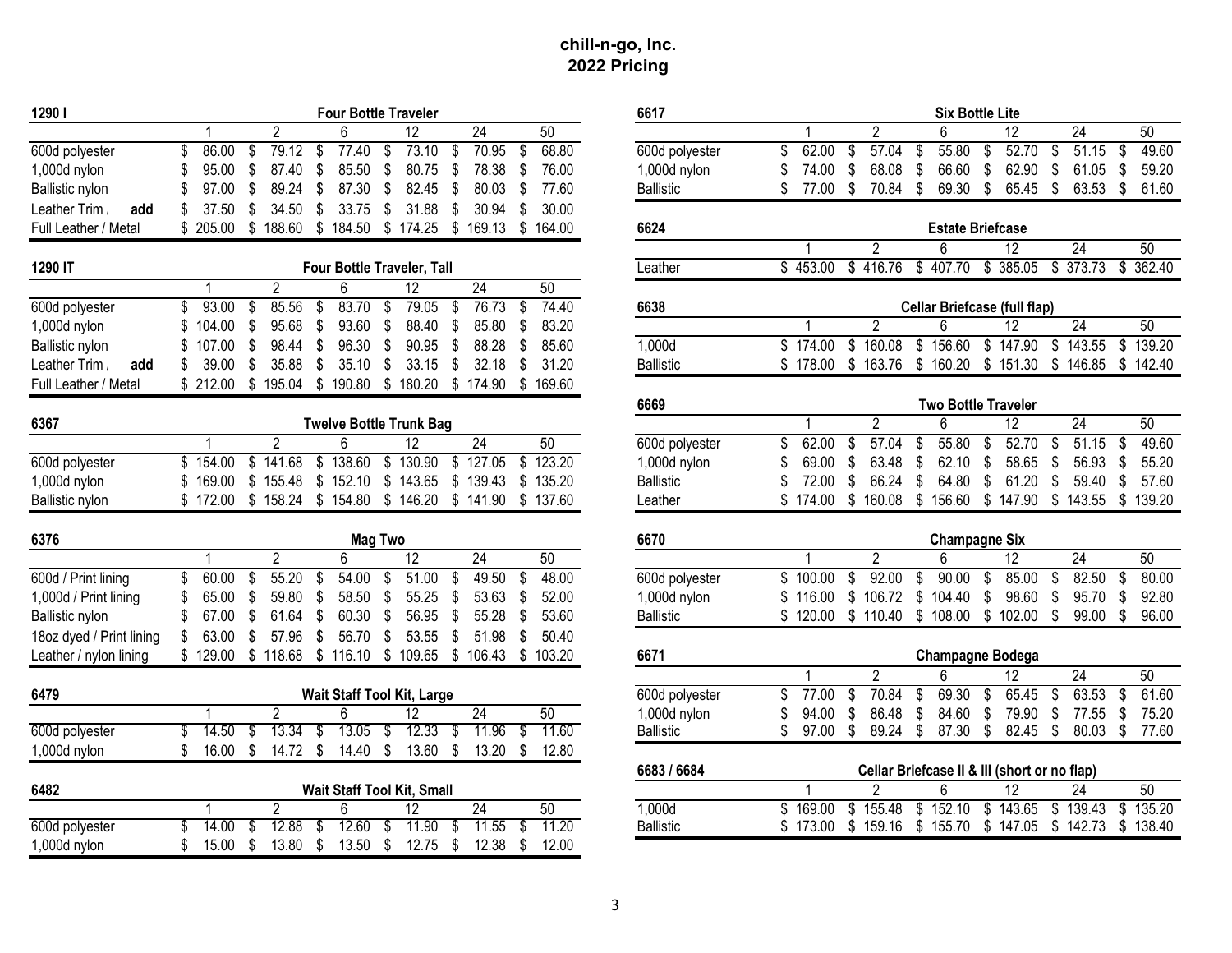| 6717 Utility / 6718 Glass-Bottle |        |        |        | Ride On, Large |       |       | 6719 Utility / 6720 Glass & Bottle |        |       |       | Ride-On. Small |       |       |
|----------------------------------|--------|--------|--------|----------------|-------|-------|------------------------------------|--------|-------|-------|----------------|-------|-------|
|                                  |        |        |        |                | 24    | 50    |                                    |        |       |       |                | 24    | 50    |
| 600d polyester                   | 103.00 | 94.76  | 92.70  | 87.55          | 84.98 | 82.40 | 600d polyester                     | 92.00  | 84.64 | 82.80 | 78.20          | 75.90 | 73.60 |
| 1,000d nylon                     | 116.00 | 106.72 | 104.40 | 98.60          | 95.70 | 92.80 | 1,000d nylon                       | 104.00 | 95.68 | 93.60 | 88.40          | 85.80 | 83.20 |
| <b>Ballistic</b>                 | 119.00 | 109.48 | 107.10 | 101.15         | 98.18 | 95.20 | <b>Ballistic</b>                   | 106.00 | 97.52 | 95.40 | 90.10          | 87.45 | 84.80 |

# **TABLE CLOTHS, DRAPES & BANNERS**

| 6432          |          |            | Simple Table Cloth (103" L x 52" to 56" W) |             | 6597              |    |          |               |    |       |   | Table Banner 17 x 120 (square or point) |                      |   |                                        |       |   |       |
|---------------|----------|------------|--------------------------------------------|-------------|-------------------|----|----------|---------------|----|-------|---|-----------------------------------------|----------------------|---|----------------------------------------|-------|---|-------|
|               |          |            | 6                                          | 12          | 24                |    | 50       |               |    |       |   |                                         | 6.                   |   | 12                                     | 24    |   | 50    |
| <b>Bronco</b> | 73.00    | 67.16      | 65.70                                      | 62.05       | 60.23             |    | 58.40    | <b>Bronco</b> |    | 43.00 |   | 39.56                                   | 38.70                |   | 36.55                                  | 35.48 |   | 34.40 |
| 6641          |          |            | Table Banner 27 x 72 (square or point)     |             |                   |    |          | 6597 A        |    |       |   |                                         |                      |   | Table Banner 17 x 72 (square or point) |       |   |       |
|               |          |            | 6                                          | 12          | 24                |    | 50       |               |    |       |   |                                         | 6.                   |   | 12                                     | 24    |   | 50    |
| <b>Bronco</b> | 40.00    | 36.80      | 36.00                                      | 34.00       | 33.00             |    | 32.00    | <b>Bronco</b> |    | 35.00 |   | 32.20                                   | 31.50                |   | 29.75                                  | 28.88 | S | 28.00 |
| 6500          |          |            | Square Table Drape (52" x 52")             |             |                   |    |          | 6687          |    |       |   |                                         | Table Banner 36 x 72 |   |                                        |       |   |       |
|               |          |            | 6                                          | 12          | 24                |    | 50       |               |    |       |   |                                         | 6.                   |   | 12                                     | 24    |   | 50    |
| <b>Bronco</b> | 47.00    | 43.24<br>৬ | 42.30<br>ď                                 | 39.95<br>S. | 38.78<br>ა        | S. | 37.60    | <b>Bronco</b> | æ, | 67.00 | J | 61.64                                   | 60.30<br>ა           | Œ | 56.95<br>J.                            | 55.28 | S | 53.60 |
| 6595          |          |            | 6' Full Table Cover (open or closed back)  |             |                   |    |          |               |    |       |   |                                         |                      |   |                                        |       |   |       |
|               |          |            | 6                                          | 12          | 24                |    | 50       |               |    |       |   |                                         |                      |   |                                        |       |   |       |
| <b>Bronco</b> | 113.00   | 103.96     | 101.70                                     | 96.05       | 93.23             |    | 90.40    |               |    |       |   |                                         |                      |   |                                        |       |   |       |
| Srinigar      | \$115.00 | \$105.80   | \$103.50                                   | 97.75<br>-S | 94.88<br>S.       |    | 92.00    |               |    |       |   |                                         |                      |   |                                        |       |   |       |
| 6596          |          |            | 8' Full Table Cover (open or closed back)  |             |                   |    |          |               |    |       |   |                                         |                      |   |                                        |       |   |       |
|               |          |            | 6                                          | 12          | 24                |    | 50       |               |    |       |   |                                         |                      |   |                                        |       |   |       |
| <b>Bronco</b> | 134.00   | 123.28     | 120.60                                     | 113.90      | \$110.55          |    | 107.20   |               |    |       |   |                                         |                      |   |                                        |       |   |       |
| Srinigar      | 136.00   | \$125.12   | \$122.40                                   |             | \$115.60 \$112.20 |    | \$108.80 |               |    |       |   |                                         |                      |   |                                        |       |   |       |

|       | Simple Table Cloth $(103" L x 52"$ to 56" W) |                                        |       |       |       | 6597          |       |       |       | Table Banner 17 x 120 (square or point) |       |       |  |
|-------|----------------------------------------------|----------------------------------------|-------|-------|-------|---------------|-------|-------|-------|-----------------------------------------|-------|-------|--|
|       |                                              |                                        |       | 24    | 50    |               |       |       |       |                                         | 24    | 50    |  |
| 73.00 | ٥ſ.                                          | 65.70                                  | 62.05 | 60.23 | 58.40 | <b>Bronco</b> | 43.00 | 39.56 | 38.70 | 36.55                                   | 35.48 | 34.40 |  |
|       |                                              |                                        |       |       |       |               |       |       |       |                                         |       |       |  |
|       |                                              | Table Banner 27 x 72 (square or point) |       |       |       | 6597 A        |       |       |       | Table Banner 17 x 72 (square or point)  |       |       |  |
|       |                                              |                                        |       | 24    | 50    |               |       |       |       |                                         | 24    | 50    |  |
| 40.00 | 36.80                                        | 36.00                                  | 34.00 | 33.00 | 32.00 | <b>Bronco</b> | 35.00 |       | .50   | 29.75                                   | 28.88 | 28.00 |  |
|       |                                              |                                        |       |       |       |               |       |       |       |                                         |       |       |  |
|       |                                              | Square Table Drape (52" x 52")         |       |       |       | 6687          |       |       |       | Table Banner 36 x 72                    |       |       |  |
|       |                                              |                                        |       | 24    | 50    |               |       |       |       | 12                                      | 24    | 50    |  |
| 47.00 | 43.24                                        | 42.30                                  | 39.95 | 38.78 | 37.60 | <b>Bronco</b> | 67.UU | b1.b4 | 60.30 | 56.95<br>Œ                              | 55.28 | 53.60 |  |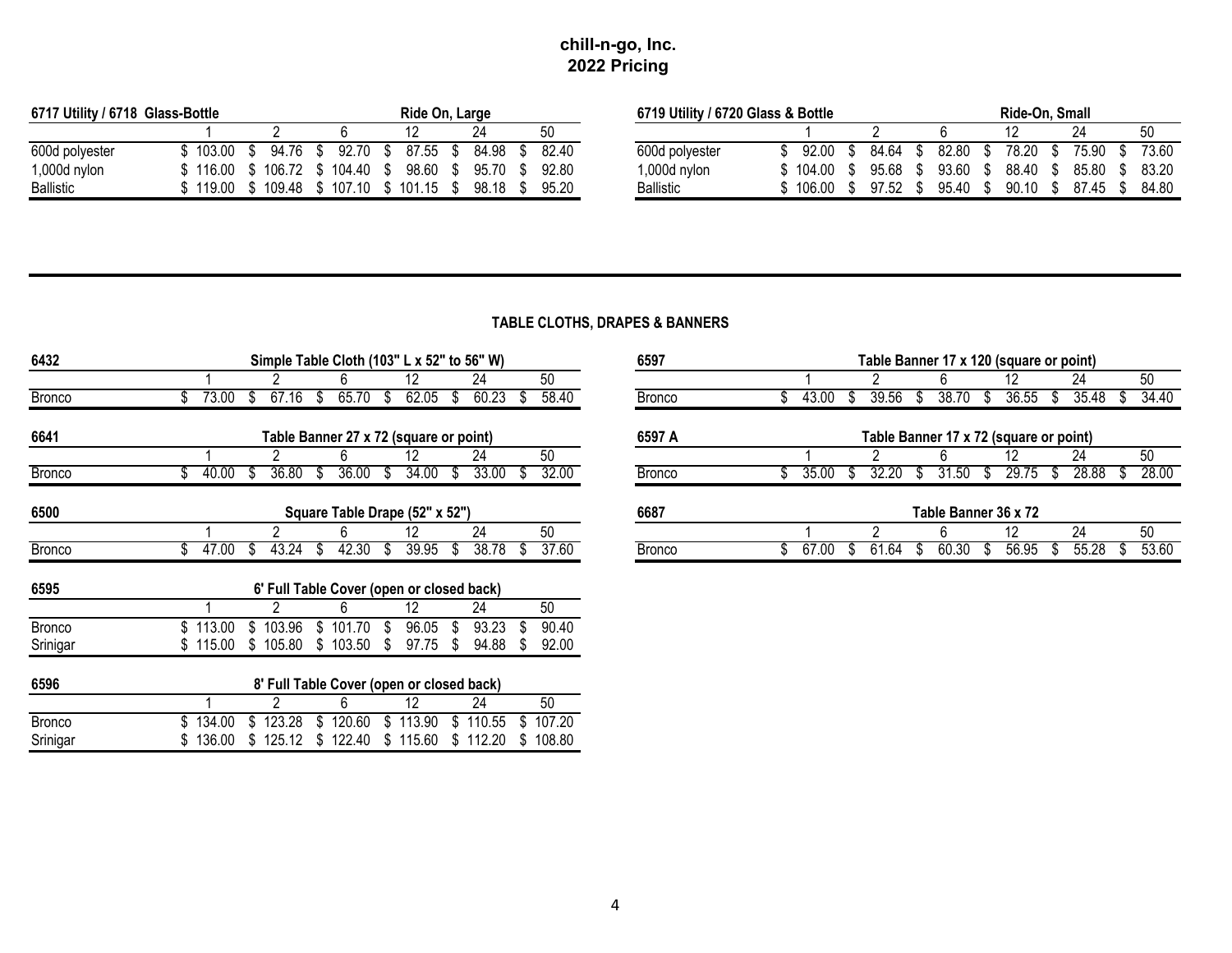# **WINE ON WHEELS (WOW)**

| 6541               | WOW-Traveler (6-bottles, low profile)                                           | 6335                   | WOW-9 (9-bottles, high profile)                                                    |
|--------------------|---------------------------------------------------------------------------------|------------------------|------------------------------------------------------------------------------------|
|                    | 24<br>50                                                                        |                        | 24<br>50<br>6                                                                      |
| Import 1,200d      | \$126.00 \$116.55<br>$$113.40$ $$107.10$                                        | Import 1,200d          | $$157.50$ $$148.75$<br>\$161.88<br>\$175.00                                        |
| 6541 F             | WOW-Traveler (6-bottles, low profile)                                           | 6335F                  | WOW-9<br>(9-bottles, high profile)                                                 |
|                    | 12<br>24<br>50<br>2<br>6                                                        |                        | $\mathfrak{p}$<br>24<br>50<br>12                                                   |
| Domestic 1,000d    | \$262.00<br>241.04<br>\$235.80<br>\$222.70<br>\$216.15<br>\$ 209.60<br>S.       | Domestic 1,000d        | \$332.12<br>324.90<br>\$ 306.85<br>\$297.83<br>288.80<br>\$361.00<br>S.<br>S.      |
| Domestic Ballistic | \$<br>243.80<br>\$238.50<br>225.25<br>\$218.63<br>265.00<br>\$<br>\$212.00      | Domestic Ballistic     | 329.40<br>\$<br>311.10<br>\$ 301.95<br>292.80<br>366.00<br>S<br>336.72<br>\$<br>S. |
| Domestic Leather   | \$372.00<br>\$342.24<br>\$334.80<br>\$316.20<br>\$ 306.90<br>\$ 297.60          | Domestic Leather       | \$496.80<br>\$486.00<br>\$432.00<br>540.00<br>\$459.00<br>\$445.50                 |
| 6460               | WOW-6 (6-bottles, high profile)                                                 | 6647                   | WOW-Case (12-bottles, low profile)                                                 |
|                    | 24<br>50                                                                        |                        | 50<br>24<br>6                                                                      |
| Import 1,200d      | \$161.00 \$148.93<br>\$136.85<br>\$144.90                                       | Import 1,200d          | $$154.80$ $$146.20$<br>$$172.00$ $$159.10$                                         |
| 6460 F             | WOW-6 (6-bottles, high profile)                                                 | 6647 F                 | WOW-Case (12-bottles, low profile)                                                 |
|                    | 50<br>2<br>$\overline{24}$<br>12                                                |                        | $\overline{2}$<br>12<br>24<br>50                                                   |
| Domestic 1,000d    | \$261.53<br>291.64<br>\$285.30<br>\$269.45<br>\$317.00<br>S.<br>\$ 253.60       | Domestic 1,000d        | \$300.84<br>\$294.30<br>\$277.95<br>\$269.78<br>261.60<br>\$327.00<br>S.           |
| Domestic Ballistic | \$ 288.90<br>\$264.83<br>321.00<br>\$<br>295.32<br>\$272.85<br>\$256.80         | Domestic Ballistic     | 306.36<br>299.70<br>\$ 283.05<br>\$274.73<br>333.00<br>266.40<br>\$<br>S.<br>S.    |
| Domestic Leather   | \$512.00<br>\$471.04<br>\$460.80<br>\$435.20<br>\$422.40<br>\$409.60            | Domestic Leather       | \$518.00<br>\$476.56<br>\$466.20<br>\$440.30<br>\$427.35<br>\$414.40               |
|                    |                                                                                 |                        |                                                                                    |
| 6623               | WOW-Cube (9-bottles, low profile)                                               | 6672                   | <b>Encore 12 Shipper</b>                                                           |
|                    | 24<br>50                                                                        |                        | 2<br>12<br>24<br>50                                                                |
| Import 1,200d      | $$140.00$ $$129.50$ $$126.00$<br>\$119.00                                       | 600d                   | \$110.50<br>119.60<br>\$117.00<br>\$107.25<br>104.00<br>130.00<br>S.<br>\$.<br>S.  |
|                    |                                                                                 | 1,000d                 | \$130.90<br>\$141.68<br>\$138.60<br>\$127.05<br>154.00<br>S.<br>123.20             |
| 6623F              | WOW-Cube (9-bottles, low profile)                                               | <b>Ballistic nylon</b> | \$146.28<br>$$143.10 \$135.15$<br>\$131.18<br>\$127.20<br>159.00<br>S.             |
|                    | 24<br>50<br>2<br>12                                                             | Box & Trays            | \$9.00                                                                             |
| Domestic 1,000d    | 293.48<br>\$287.10<br>\$271.15<br>\$263.18<br>\$319.00<br>\$<br>\$255.20        |                        |                                                                                    |
| Domestic Ballistic | \$<br>323.00<br>\$<br>297.16<br>\$ 290.70<br>274.55<br>266.48<br>\$258.40<br>S. | 6673                   | Encore 6 x 2 Shipper                                                               |
| Domestic Leather   | \$491.00<br>\$441.90<br>\$405.08<br>\$ 392.80<br>\$451.72<br>\$417.35           |                        | $\overline{24}$<br>50<br>2<br>12<br>6                                              |
|                    |                                                                                 | $\sim$                 |                                                                                    |

|                |           |                   |              | WOW-Traveler (6-bottles, low profile) |                 |              | 6335                   |           |                   |           | WOW-9 (9-bottles, high profile)    |                 |                 |
|----------------|-----------|-------------------|--------------|---------------------------------------|-----------------|--------------|------------------------|-----------|-------------------|-----------|------------------------------------|-----------------|-----------------|
|                |           |                   |              |                                       | 24              | 50           |                        |           |                   |           |                                    | 24              | $\overline{50}$ |
| t 1.200d       |           |                   |              | \$126.00 \$116.55                     | \$113.40        | \$107.10     | Import 1,200d          |           |                   |           | \$175.00 \$161.88                  | \$157.50        | \$148.75        |
| F              |           |                   |              | WOW-Traveler (6-bottles, low profile) |                 |              | 6335F                  |           |                   |           | WOW-9 (9-bottles, high profile)    |                 |                 |
|                |           |                   | 6            | 12                                    | 24              | 50           |                        |           |                   |           | 12                                 | 24              | 50              |
| stic 1,000d    | \$262.00  | \$241.04          | \$235.80     | \$222.70                              | \$216.15        | \$209.60     | Domestic 1,000d        | \$361.00  | \$332.12          | \$324.90  | \$306.85                           | \$297.83        | \$288.80        |
| stic Ballistic | 265.00    | \$<br>243.80      | \$238.50     | 225.25<br>\$                          | \$218.63        | \$212.00     | Domestic Ballistic     | \$ 366.00 | 336.72<br>S.      | \$329.40  | \$311.10                           | \$301.95        | \$ 292.80       |
| stic Leather   | \$372.00  | \$342.24          | \$334.80     | \$316.20                              | \$ 306.90       | \$297.60     | Domestic Leather       | \$540.00  | \$496.80          | \$486.00  | \$459.00                           | \$445.50        | \$432.00        |
|                |           |                   |              | WOW-6 (6-bottles, high profile)       |                 |              | 6647                   |           |                   |           | WOW-Case (12-bottles, low profile) |                 |                 |
|                |           |                   |              | 6                                     | 24              | 50           |                        |           |                   |           | 6                                  | 24              | 50              |
| t 1.200d       |           |                   | \$161.00     | \$148.93                              | \$144.90        | \$136.85     | Import 1,200d          |           |                   | \$172.00  | \$159.10                           | \$154.80        | \$146.20        |
| F              |           |                   |              | WOW-6 (6-bottles, high profile)       |                 |              | 6647 F                 |           |                   |           | WOW-Case (12-bottles, low profile) |                 |                 |
|                | 1         | $\overline{2}$    | 6            | 12                                    | $\overline{24}$ | 50           |                        |           | $\overline{2}$    | 6         | 12                                 | $\overline{24}$ | 50              |
| stic 1,000d    | \$317.00  | 291.64<br>S.      | 285.30<br>\$ | \$269.45                              | \$261.53        | 253.60<br>S. | Domestic 1,000d        | \$327.00  | 300.84<br>S.      | \$294.30  | \$ 277.95                          | \$269.78        | \$261.60        |
| stic Ballistic | 321.00    | 295.32<br>S.      | \$ 288.90    | \$272.85                              | \$264.83        | \$256.80     | Domestic Ballistic     | 333.00    | \$ 306.36         | \$ 299.70 | \$283.05                           | \$274.73        | \$266.40        |
| stic Leather   |           | \$512.00 \$471.04 | \$460.80     | \$435.20                              | \$422.40        | \$409.60     | Domestic Leather       |           | \$518.00 \$476.56 | \$466.20  | \$440.30                           | \$427.35        | \$414.40        |
|                |           |                   |              |                                       |                 |              |                        |           |                   |           |                                    |                 |                 |
|                |           |                   |              | WOW-Cube (9-bottles, low profile)     |                 |              | 6672                   |           |                   |           | <b>Encore 12 Shipper</b>           |                 |                 |
|                |           |                   |              | 6                                     | $\overline{24}$ | 50           |                        |           | 2                 |           | 12                                 | $\overline{24}$ | 50              |
| t 1,200d       |           |                   |              | $$140.00$ $$129.50$                   | \$126.00        | \$119.00     | 600d                   | \$130.00  | \$119.60          | \$117.00  | \$110.50                           | 107.25<br>\$    | \$104.00        |
|                |           |                   |              |                                       |                 |              | 1,000d                 | \$154.00  | \$141.68          | \$138.60  | \$130.90                           | \$127.05        | \$123.20        |
|                |           |                   |              | WOW-Cube (9-bottles, low profile)     |                 |              | Ballistic nylon        | \$159.00  | \$146.28          | \$143.10  | \$135.15                           | \$131.18        | \$127.20        |
|                | 1         | $\overline{2}$    | 6            | 12                                    | 24              | 50           | Box & Trays            |           |                   |           | \$9.00                             |                 |                 |
| stic 1,000d    | \$319.00  | 293.48<br>\$      | \$287.10     | \$271.15                              | $\sqrt{263.18}$ | 255.20<br>S. |                        |           |                   |           |                                    |                 |                 |
| stic Ballistic | \$ 323.00 | \$297.16          | \$ 290.70    | \$274.55                              | \$ 266.48       | \$258.40     | 6673                   |           |                   |           | Encore 6 x 2 Shipper               |                 |                 |
| stic Leather   |           |                   |              | $$491.00 \$451.72 \$441.90 \$417.35$  | \$405.08        | \$ 392.80    |                        |           | $\overline{2}$    | ĥ         | 12                                 | 24              | 50              |
|                |           |                   |              |                                       |                 |              | 600d                   | \$207.00  | 190.44<br>\$      | \$186.30  | 175.95<br>\$                       | 170.78<br>\$    | 165.60<br>\$    |
|                |           |                   |              |                                       |                 |              | 1,000d                 | \$242.00  | \$222.64          | \$217.80  | \$205.70                           | \$199.65        | \$193.60        |
|                |           |                   |              |                                       |                 |              | <b>Ballistic nylon</b> | \$249.00  | \$ 229.08         | \$224.10  | \$211.65                           | \$205.43        | \$199.20        |
|                |           |                   |              |                                       |                 |              | Box & Trays (set of 2) |           |                   |           | \$11.00                            |                 |                 |
|                |           |                   |              |                                       |                 |              |                        |           |                   |           |                                    |                 |                 |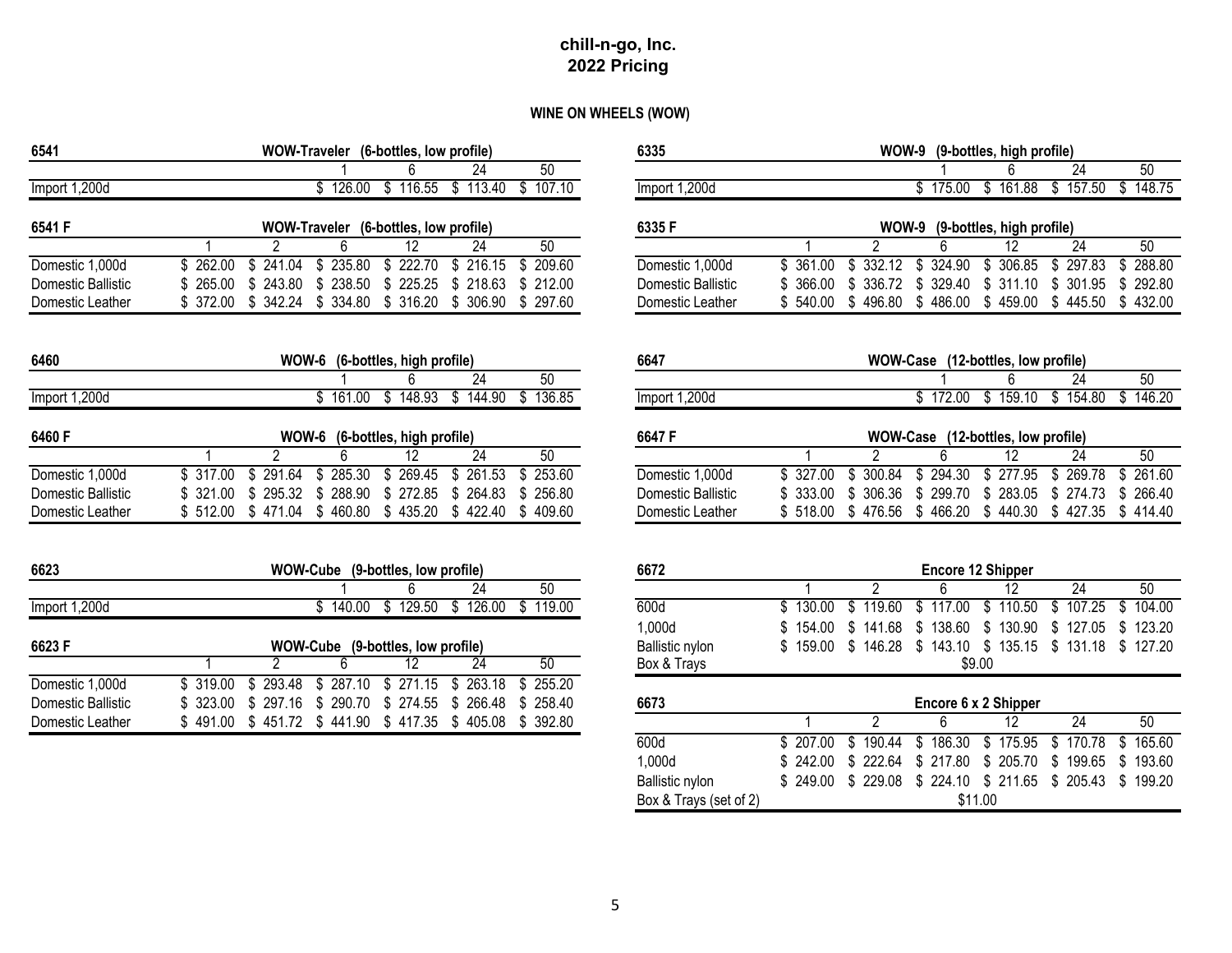## **EMBROIDERY, LASER ETCHING & ACCESSORIES**

#### **EMBROIDERY**

#### **ACCESSORIES**

|                       |       |      |                     |                    |      |                                 |                    |                            |    |                     |                     | 24                  | 50             |
|-----------------------|-------|------|---------------------|--------------------|------|---------------------------------|--------------------|----------------------------|----|---------------------|---------------------|---------------------|----------------|
| Name Drop / Mono*     | 7.00  |      | 5.50 <sup>°</sup>   | 5.00               | 4.50 | 1.5" Shidr Strap (9000)<br>ა    | $5.00 \text{ }$ \$ | 4.60                       | ৾৴ | 4.50                | 4.25                | $4.13 \text{ }$ \$  | 4.00           |
| Less than 6k stitches | 6.00  |      | 5.50 <sup>°</sup>   | 5.00               | 4.50 | 2-Btl Insrt (9002)<br>\$.       |                    | 16.00 \$ 14.72 \$          |    | $14.40 \text{ }$ \$ | 13.60 \$            | $13.20 \text{ }$ \$ | 12.80          |
| 6 - 10k stitches      | 7.00  | - \$ | $6.50\quad$ \$      | $6.00 \text{ }$ \$ | 5.50 | 2-Btl Insrt, tall (9002T)<br>S. |                    | 18.00 \$ 16.56 \$          |    | $16.20$ \$          | $15.30\quad$ \$     | 14.85 \$            | 14.40          |
| 11 - 15k stitches     | 8.00  | - \$ | $7.50$ \$           | 7.00               | 6.50 | 3-Btl Insrt (9003<br>S.         |                    | 18.00 \$ 16.56 \$          |    | $16.20$ \$          | 15.30 \$            | 14.85 \$ 14.40      |                |
| 16 - 20k stitches     | 9.00  | - \$ | $8.50\quad$ \$      | $8.00 \text{ }$ \$ | 7.50 | 3-Btl Insrt, tall (9003T)<br>S. |                    | 23.00 \$ 21.16 \$ 20.70 \$ |    |                     | 19.55 \$            | $18.98$ \$          | 18.40          |
| Greater than 20k      | 12.00 |      | $11.00 \text{ }$ \$ | 10.00              | 9.00 | chill packs (1000)<br>S.        | 1.50 <sup>5</sup>  | $1.38$ \$                  |    | 1.35 S              | 1.28                | $1.24$ \$           | 1.20           |
|                       |       |      |                     |                    |      | 0.0111 0.0011                   |                    |                            |    |                     | $\lambda$ $\lambda$ | $\sqrt{2}$          | $\overline{1}$ |

## **LARGE FORMAT EMBROIDERY**

| <b>Stitches</b> |   | 20k   |    | 20k        |   | 40k   |    | 80k   |     | 120k  |
|-----------------|---|-------|----|------------|---|-------|----|-------|-----|-------|
| Large format    | w | 18.00 | ۰D | 4.00<br>24 | ъ | 30.00 | ۰D | 40.00 | κIJ | 50.00 |

## **DIGITIZATION**

| $\mathbf{r}$<br><b>⊃</b> ifficulty |       |         |       |         |       |    |        |    |        |
|------------------------------------|-------|---------|-------|---------|-------|----|--------|----|--------|
|                                    | 40.00 | æ<br>۰D | 60.00 | æ<br>۰D | 80.00 | ۰D | 100.00 | мD | 120.00 |

## **LASER ETCHING**

|              |       |         |       |       |                |       |       | .     | .     | .     |                      |       |
|--------------|-------|---------|-------|-------|----------------|-------|-------|-------|-------|-------|----------------------|-------|
|              |       |         | - 1   | 50    |                |       |       |       |       |       |                      |       |
| Etch         | 10.00 | 9.50    | 9.00  | 8.00  | 6520           | 3-Btl |       |       |       | L     | <u>_</u>             | 50    |
| Etch & Dye   | 15.00 | 14.00   | 13.00 | 12.00 | 600d polyester |       | 22.00 | 20.24 | 19.80 | 18.70 | 18 15<br><b>U.IJ</b> | 17.60 |
| Laser Set-Up |       | \$25.00 |       |       |                |       |       |       |       |       |                      |       |

| <b>WINE ON WHEELS HARDWARE</b>                                          |         | 600d polyester |       | 24.00 | 22.08 | 21.60 | 20.40 | 19.80 | 19.20 |
|-------------------------------------------------------------------------|---------|----------------|-------|-------|-------|-------|-------|-------|-------|
| WOW Handle, low or high profile (9100, 9101)                            | \$22.00 |                |       |       |       |       |       |       |       |
| WOW Wheel Set, low or high profile (9102, 9103)                         | \$26.00 | 6516           | 6-Btl |       |       |       |       | 24    | 50    |
| WOW Front Feet, low or high profile (9104, 9105)                        | \$5.00  | 600d polyester |       | 34.00 | 31.28 | 30.60 | 28.90 | 28.05 | 27.20 |
| WOW Skid Plate, all models (9106, 9107, 9108)                           | \$4.00  |                |       |       |       |       |       |       |       |
| WOW Wheel Hardware/Bearing Kit (1 bag - 2 assemblies)* (9109)           | \$10.00 | 6515           | 9-Btl |       |       |       |       | 24    | 50    |
| WOW Wheels (set of 2), low or high profile (9110, 9111)                 | \$7.00  | 600d polyester |       | 36.00 | -33.  | 32.40 | 30.60 |       | 28.80 |
| WOW Wheel Bearings (4) (9112                                            | \$8.00  |                |       |       |       |       |       |       |       |
| * Includes; 4 bearings, 2 spacers, 2 axles, 4 washers, 2 Allen wrenches |         |                |       |       |       |       |       |       |       |

|                            |                      |                         |     |      |      | 24    | 50   |                           |       |     |       |   |       |     |       | 24    | 50    |
|----------------------------|----------------------|-------------------------|-----|------|------|-------|------|---------------------------|-------|-----|-------|---|-------|-----|-------|-------|-------|
| Name Drop / Mono*          |                      | 00.'                    | æ,  | 5.50 | - 55 | 5.00  | 4.50 | 1.5" Shldr Strap (9000)   | 5.00  | -86 | 4.60  |   | 4.50  | æ.  | 4.25  | 4.13  | 4.00  |
| Less than 6k stitches      |                      | 6.00                    |     | 5.50 |      | 5.00  | 4.50 | 2-Btl Insrt (9002)        | 16.00 |     | 14.72 |   | 14.40 |     | 3.60  | 13.20 | 12.80 |
| 6 - 10k stitches           |                      | $^{\circ}.00$           |     | 6.50 |      | 6.00  | 5.50 | 2-Btl Insrt, tall (9002T) | 18.00 |     | 16.56 |   | 16.20 |     | 15.30 | 14.85 | 14.40 |
| 11 - 15k stitches          |                      | 8.00                    | ĴО. | 7.50 | -5   | 7.00  | 6.50 | 3-Btl Insrt (9003         | 18.00 |     | 16.56 | D | 16.20 | S   | 15.30 | 14.85 | 14.40 |
| 16 - 20k stitches          |                      | 9.00                    |     | 8.50 |      | 8.00  | 7.50 | 3-Btl Insrt, tall (9003T) | 23.00 |     | .16   |   | 20.70 | -85 | 19.55 | 18.98 | 18.40 |
| Greater than 20k           |                      | 12.00                   |     | 1.00 | - 56 | 10.00 | 9.00 | chill packs (1000)        | .50 ا |     | .38   |   | .35   | P   | ∣.28  | .24   | 1.20  |
| no charge for digitization |                      |                         |     |      |      |       |      | OCM tag (9004)            | 2.00  |     | .84   |   | l.80  | \$. | .70   | .65   | 1.60  |
|                            |                      |                         |     |      |      |       |      | Metal Hrdwr (9005)        | 14.00 |     | 12.88 |   | 12.60 |     | 1.90  | 11.55 | 11.20 |
|                            |                      | LARGE FORMAT EMBROIDERY |     |      |      |       |      | Shoulder Pads (9006)      | l.50  |     | .38   |   | .35   | S   | ∣.28  | .24   | 1.20  |
|                            |                      |                         |     |      |      |       |      | Kit 1000A (9007)          | 9.00  |     | 8.28  |   | 8.10  | \$. | 7.65  | ∕.43  | 7.20  |
| <b>Stitches</b>            | $\overline{5 - 20k}$ | 20k                     |     | 40k  |      | 80k   | 120k | Kit 1000B (9008)          | 18.00 |     | 16.56 |   | 16.20 |     | 15.30 | 14.85 | 14.40 |

Kit 1000A - Two chill packs, 1 shoulder strap, 1 extra shoulder pad (2 total)

Kit 1000B - Four chill packs, 2 shoulder straps, 2 extra shoulder pads (4 total)

## **NON-INSULATED TOTES**

| 6519           | 2-Btl |                  |   | 2         |   | 6        |    | 12         |   | 24    |   | 50    |
|----------------|-------|------------------|---|-----------|---|----------|----|------------|---|-------|---|-------|
| 600d polyester |       | \$<br>.00<br>19. | S | 17.48     | S | 17<br>10 | S  | 16.15      | S | 15.68 | S | 15.20 |
| 6520           | 3-Btl |                  |   | 2         |   | 6        |    | 12         |   | 24    |   | 50    |
| 600d polyester |       | \$<br>22.00      | S | 20.24     | S | 19.80    | \$ | 18.70      | S | 18.15 |   | 17.60 |
| 6521           | 4-Btl |                  |   | 2         |   | 6        |    | 12         |   | 24    |   | 50    |
| 600d polyester |       | \$<br>24.00      | S | 22.08     | S | 21.60    | S  | 20.40      | S | 19.80 |   | 19.20 |
| 6516           | 6-Btl |                  |   | 2         |   | 6        |    | 12         |   | 24    |   | 50    |
| 600d polyester |       | \$<br>34.00      |   | .28<br>31 | S | 30.60    | S  | 28.90      | S | 28.05 |   | 27.20 |
| 6515           | 9-Btl |                  |   | 2         |   | 6        |    | 12         |   | 24    |   | 50    |
| 600d polyester |       | \$<br>36.00      | S | 33.       | S | 32.40    | S  | .60<br>30. | S | 29.   |   | 28.80 |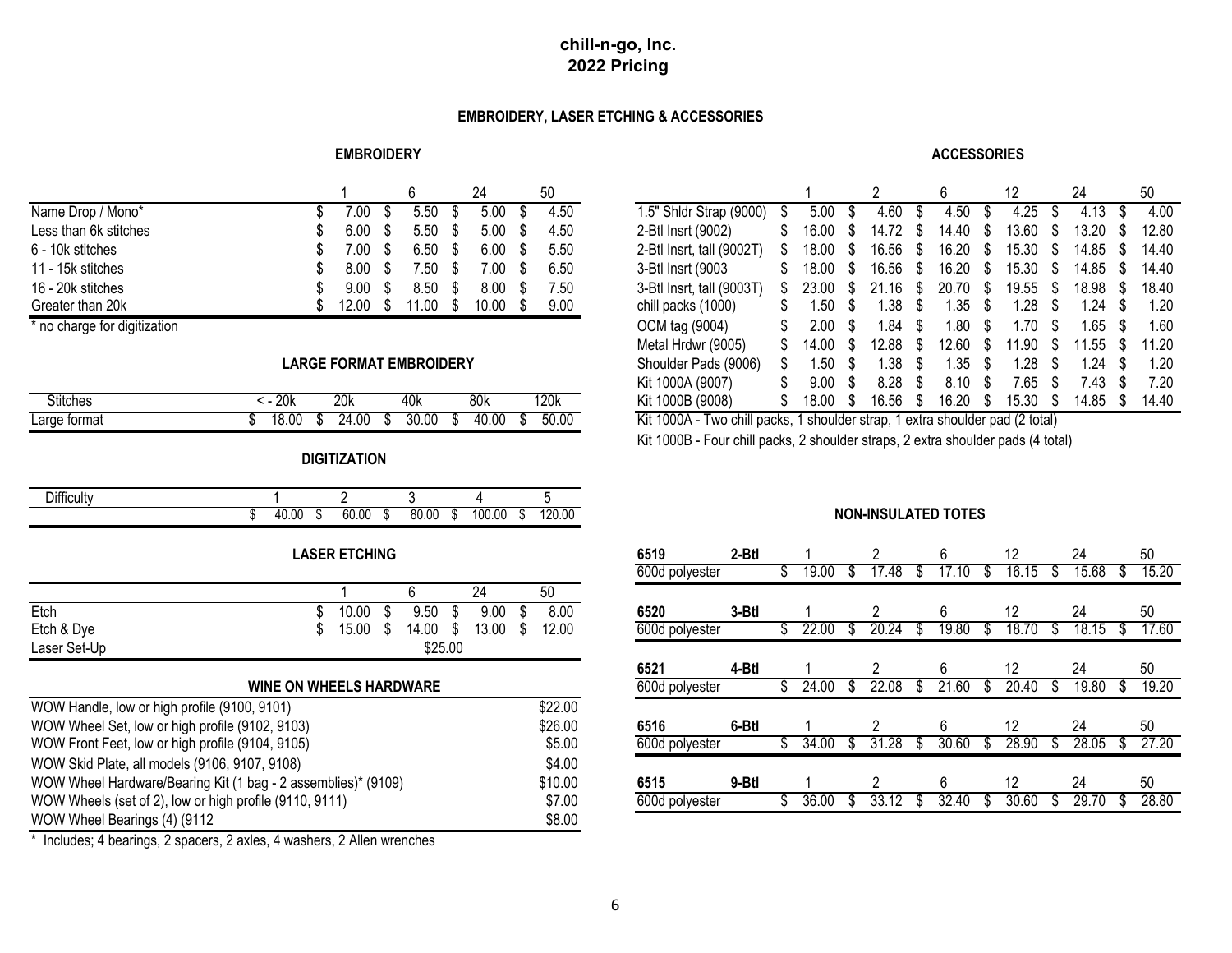## **FLOOR 13 - N-SERIES COLLECTION - SHOULDER BGS**

| 1224 F          |                                                       |  |  |  | Four Bottle Salesperson's Bag, N Series / Floor 13 |    | 1260 F          |
|-----------------|-------------------------------------------------------|--|--|--|----------------------------------------------------|----|-----------------|
|                 |                                                       |  |  |  |                                                    | 50 |                 |
| $1,000d$ nylon  | \$ 99.00 \$ 91.08 \$ 89.10 \$ 84.15 \$ 81.68 \$ 79.20 |  |  |  |                                                    |    | 1,000d          |
| Ballistic nylon | \$101.00 \$92.92 \$90.90 \$85.85 \$83.33 \$80.80      |  |  |  |                                                    |    | <b>Ballisti</b> |

| 1239 VF                | Vintage Three Bottle Bag, N Series / Floor 13 |       |       |  |       |                           |  |       |  | 1260 TF |                        |        |          |          | Six Bottle Salesperson's Bag, Tall, N Series |        |        |
|------------------------|-----------------------------------------------|-------|-------|--|-------|---------------------------|--|-------|--|---------|------------------------|--------|----------|----------|----------------------------------------------|--------|--------|
|                        |                                               |       |       |  |       |                           |  |       |  | 50      |                        |        |          |          | ے ا                                          |        |        |
| 1,000d nylon           |                                               | 17.00 | 43.24 |  | 42.30 | 39.95                     |  | 38.78 |  | 37.60   | 1,000d nylon           | 124.00 | \$114.08 | \$111.60 | 105.40                                       | 102.30 | 99.20  |
| <b>Ballistic nylon</b> |                                               | 49.00 | 45.08 |  | 44.10 | $\degree$ 41.65 $\degree$ |  | 40.43 |  | 39.20   | <b>Ballistic nylon</b> | 127.00 | \$116.84 | \$114.30 | 107.95                                       | 104.78 | 101.60 |

| 1240 VF         |  |  |  | Vintage Two Bottle Bag, N Series / Floor 13 |                                                       |    | 1290 IF          |  |
|-----------------|--|--|--|---------------------------------------------|-------------------------------------------------------|----|------------------|--|
|                 |  |  |  |                                             |                                                       | 50 |                  |  |
| $1,000d$ nylon  |  |  |  |                                             | \$ 41.00 \$ 37.72 \$ 36.90 \$ 34.85 \$ 33.83 \$ 32.80 |    | 1,000d           |  |
| Ballistic nylon |  |  |  |                                             | \$ 42.00 \$ 38.64 \$ 37.80 \$ 35.70 \$ 34.65 \$ 33.60 |    | <b>Ballistic</b> |  |

| 1250 IF         | Six Bottle Traveler, N Series / Floor 13 |                                                       |  |    |    |                 |  |  |  |  |  |
|-----------------|------------------------------------------|-------------------------------------------------------|--|----|----|-----------------|--|--|--|--|--|
|                 |                                          |                                                       |  | 24 | 50 |                 |  |  |  |  |  |
| $1,000d$ nylon  |                                          | \$137.00 \$126.04 \$123.30 \$116.45 \$113.03 \$109.60 |  |    |    | 1,000d          |  |  |  |  |  |
| Ballistic nylon |                                          | \$140.00 \$128.80 \$126.00 \$119.00 \$115.50 \$112.00 |  |    |    | <b>Ballisti</b> |  |  |  |  |  |

| 1250 ITF               |        |        |        |        | Six Bottle Traveler, Tall, N Series / Floor 13 |          |              |        |        |        |                      |                        |        |
|------------------------|--------|--------|--------|--------|------------------------------------------------|----------|--------------|--------|--------|--------|----------------------|------------------------|--------|
|                        |        |        |        |        |                                                | 50       | 6670F        |        |        |        | <b>Champagne Six</b> |                        |        |
| 1,000d nylon           | 144.00 | 132.48 | 129.60 | 122.40 | \$118.80                                       | \$115.20 |              |        |        |        |                      | $\mathcal{L}^{\omega}$ | სს     |
| <b>Ballistic nylon</b> | 146.00 | 131 32 | 131.40 | 124.10 | 120.45                                         | 116.80   | 1,000d nylon | 134.00 | 123.28 | 120.60 | 113.90               | 110.55                 | 107.20 |

| 1260 CF                |        |        |        |        | <b>Convertible Six Bottle Salesperson's Bag, N Series</b> |          |         |                |        |                       |                        |        |        |
|------------------------|--------|--------|--------|--------|-----------------------------------------------------------|----------|---------|----------------|--------|-----------------------|------------------------|--------|--------|
|                        |        |        |        |        |                                                           | 50       | 6714F   |                |        | Three Bottle Backpack |                        |        |        |
| 1,000d nylon           | 130.00 | 119.60 | 117.00 | 110.50 | 107.25                                                    | \$104.00 |         |                |        |                       | L                      | ∼      | 50     |
| <b>Ballistic nylon</b> | 133.00 | 122.36 | 119.70 | 113.05 | 109.73                                                    | \$106.40 | $000$ , | つら 1<br>201.UU | 230.92 | 225.90                | <b>つ13 35</b><br>⊾ں.ں∟ | 207.08 | 200.80 |

| 1224 F          |        | Four Bottle Salesperson's Bag, N Series / Floor 13 |       |       |       |       | 1260 F                 |        |        | Six Bottle Salesperson's Bag, N Series |       |       |       |
|-----------------|--------|----------------------------------------------------|-------|-------|-------|-------|------------------------|--------|--------|----------------------------------------|-------|-------|-------|
|                 |        |                                                    |       |       |       | 50    |                        |        |        |                                        |       | 24    |       |
| 1,000d nylon    | 99.00  | 91.08                                              | 89.10 | 84.15 | 81.68 | 79.20 | 000d nylon.            | 113.00 | 103.96 | 101.70                                 | 96.05 | 93.23 | 90.40 |
| Ballistic nvlon | 101.00 | 92.92                                              | 90.90 | 85.85 | 83.33 | 80.80 | <b>Ballistic nvlon</b> | 116.00 | 106.72 | 104.40                                 | 98.60 | 95.70 | 92.80 |

|      | 1260 TF                |  |  | Six Bottle Salesperson's Bag, Tall, N Series          |       |
|------|------------------------|--|--|-------------------------------------------------------|-------|
| 0    |                        |  |  |                                                       | 50    |
| 7.60 | $1,000d$ nylon         |  |  | \$124.00 \$114.08 \$111.60 \$105.40 \$102.30 \$       | 99.20 |
| 9.20 | <b>Ballistic nvlon</b> |  |  | \$127.00 \$116.84 \$114.30 \$107.95 \$104.78 \$101.60 |       |
|      |                        |  |  |                                                       |       |

| 1240 VF         |       |       | Vintage Two Bottle Bag, N Series / Floor 13 |       |       |       | 1290 IF                |        |        | <b>Four Bottle Traveler, N Series</b> |       |          |       |
|-----------------|-------|-------|---------------------------------------------|-------|-------|-------|------------------------|--------|--------|---------------------------------------|-------|----------|-------|
|                 |       |       |                                             |       |       |       |                        |        |        |                                       | "     | ົາ<br>44 |       |
| 1,000d nylon    | 41.00 | ヘラ つへ | 36.90                                       | 34.85 | 33.83 | 32.80 | 1,000d nylon           | 114.00 | 104.88 | 102.60                                | 96.90 | 94.05    | 91.20 |
| Ballistic nvlon | 42.00 | 38.64 | 37.80                                       | 35 70 | 34.65 | 33.60 | <b>Ballistic nylon</b> | 116.00 | 106.72 | 104.40                                | 98.60 | 95.70    | 92.80 |
|                 |       |       |                                             |       |       |       |                        |        |        |                                       |       |          |       |

| 1250 IF         |          |        | Six Bottle Traveler, N Series / Floor 13 |                  |          |        | 6649 F          |                    | Four Bottle Backpack, N Series / Floor 13 |          |    |                               |
|-----------------|----------|--------|------------------------------------------|------------------|----------|--------|-----------------|--------------------|-------------------------------------------|----------|----|-------------------------------|
|                 |          |        |                                          |                  |          |        |                 |                    |                                           |          | 24 | 50                            |
| 1,000d nylon    | ኘ 137.00 | 126.04 | \$123.30 \$116.45 \$113.03               |                  |          | 109.60 | 1,000d nylon    |                    | \$275.00 \$253.00 \$247.50 \$233.75       |          |    | \$226.88 \$220.00             |
| Ballistic nylon | 140.00   | 128.80 |                                          | 126.00 \$ 119.00 | \$115.50 | 112.00 | Ballistic nylon |                    | $$280.00 \quad $257.60 \quad $252.00$     |          |    | \$ 238.00 \$ 231.00 \$ 224.00 |
|                 |          |        |                                          |                  |          |        | ∟eather         | $$454.00 \$417.68$ | \$408.60                                  | \$385.90 |    | \$374.55 \$363.20             |

| 0    | 6670 F           |          |  | <b>Champagne Six</b>                         |    |
|------|------------------|----------|--|----------------------------------------------|----|
| 5.20 |                  |          |  |                                              | 50 |
| 6.80 | 1,000d nylon     | \$134.00 |  | \$123.28 \$120.60 \$113.90 \$110.55 \$107.20 |    |
|      | <b>Ballistic</b> | \$138.00 |  | \$126.96 \$124.20 \$117.30 \$113.85 \$110.40 |    |

| 0     | 6714 F           |  | <b>Three Bottle Backpack</b>                                |  |    |
|-------|------------------|--|-------------------------------------------------------------|--|----|
| 14.00 |                  |  |                                                             |  | 50 |
| 6.40  | 1.000d           |  | \$ 251.00 \$ 230.92 \$ 225.90 \$ 213.35 \$ 207.08 \$ 200.80 |  |    |
|       | <b>Ballistic</b> |  | \$ 255.00 \$ 234.60 \$ 229.50 \$ 216.75 \$ 210.38 \$ 204.00 |  |    |